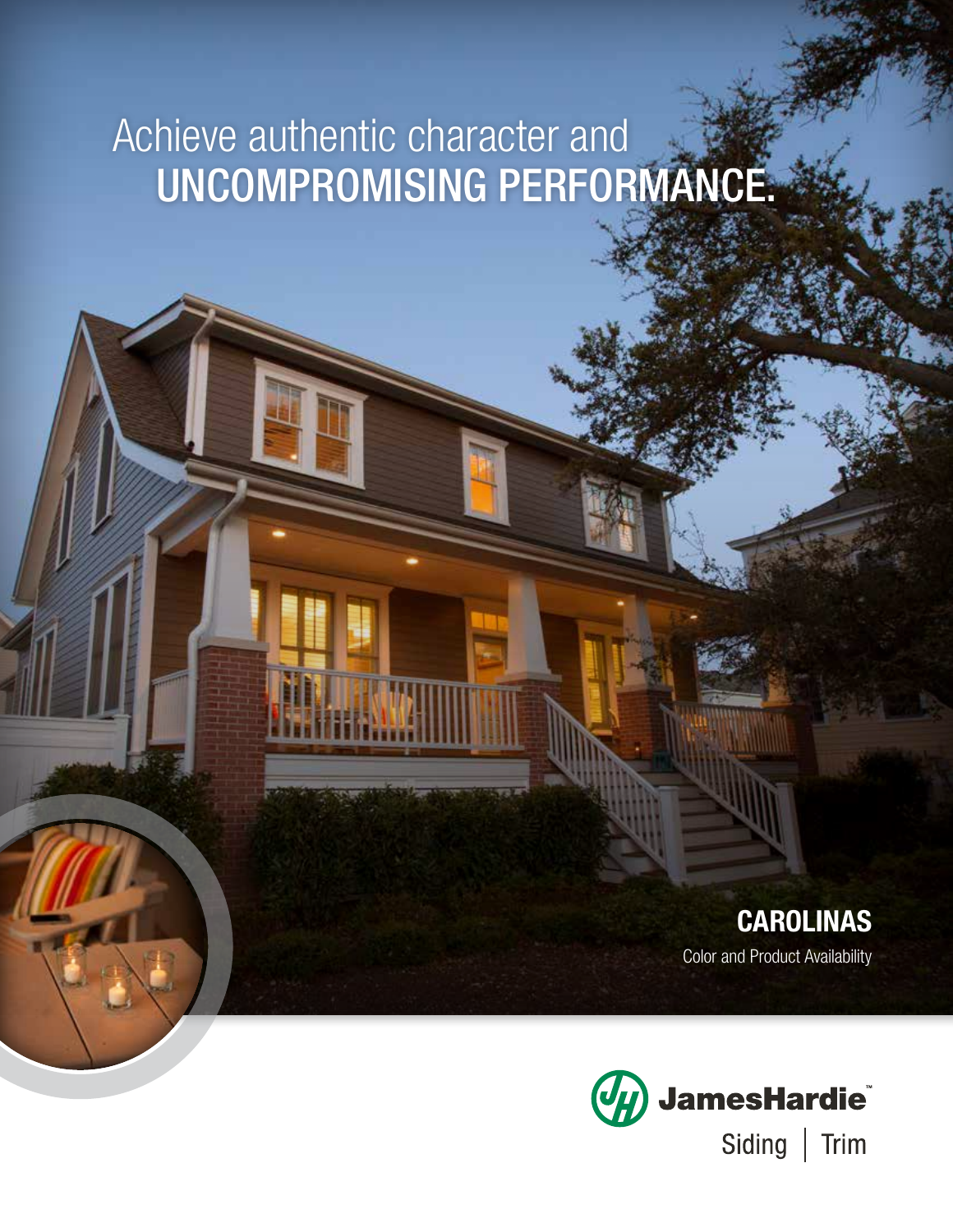Thickness 1/4 in Length 48 in

### **Hardie**Plank® Thickness 5/16 in

SELECT CEDARMILL© & SMOOTH Width 8.25 in Exposure 7 in **ColorPlus** Pcs./Pallet 210

### **Hardie**Shingle®

Length 12 ft planks



Thickness 5/16 in



Thickness 1/4 in



Size 4 ft x 10 ft ColorPlus Pcs./Pallet

Exposure 6 in **ColorPlus Pcs./Pallet** 100

# **HardieTrim®**

Height 15.25 in Exposure 7 in ColorPlus **Pcs./Pallet** 86

#### SELECT CEDARMILL© & SMOOTH

50



STAGGERED EDGE PANEL Height 15.25 in

#### STRAIGHT EDGE PANEL

#### VENTED SMOOTH



| Width                           | 12 in | 16 in $*$        | 24 in* |
|---------------------------------|-------|------------------|--------|
| Length                          | 12 ft | 12 <sub>ft</sub> | 8 ft   |
| <b>ColorPlus</b><br>Pcs./Pallet | 216   | 156              | 108    |

| Width                           | $12$ in | 16 in $*$        | 24 in $*$ |
|---------------------------------|---------|------------------|-----------|
| Length                          | $12$ ft | 12 <sub>ft</sub> | 8 ft      |
| <b>ColorPlus</b><br>Pcs./Pallet | 216     | 156              | 108       |

#### BATTEN BOARDS



### 4/4 SMOOTH 5/4 SMOOTH 4/4 SMOOTH

.75 in 12 ft boards 2.5 in 190



\*16 in and 24 in soffit panels only available in Arctic White

## STATEMENT COLLECTION™

Make your next home stand out with our *Statement Collection™ products*. Carefully curated by our design experts specifically for your market, the collection brings together the most popular James Hardie ColorPlus® siding and trim styles, textures, and colors. This stunning selection is locally stocked and designed for simplicity - making it easier than ever to get a beautiful, long-lasting home exterior.

1 in

240 200 160 120 80 80



12 ft boards Width 3.5 in 5.5 in 7.25 in 9.25 in\* 11.25 in 3.5 in 4.5 in 5.5 in 7.25 in 9.25 in\*11.25 in Length 12 ft boards ColorPlus Pcs./Pallet 312 208 156 104 104

\*Only available in Arctic White

Colors shown are as accurate as printing methods will permit. Please see actual product sample for true color.

### **ColorPlus**<sup>®</sup>Technology



### Trim Color Offering





Selecting a color? Request a product sample at jameshardiepros.com/samples